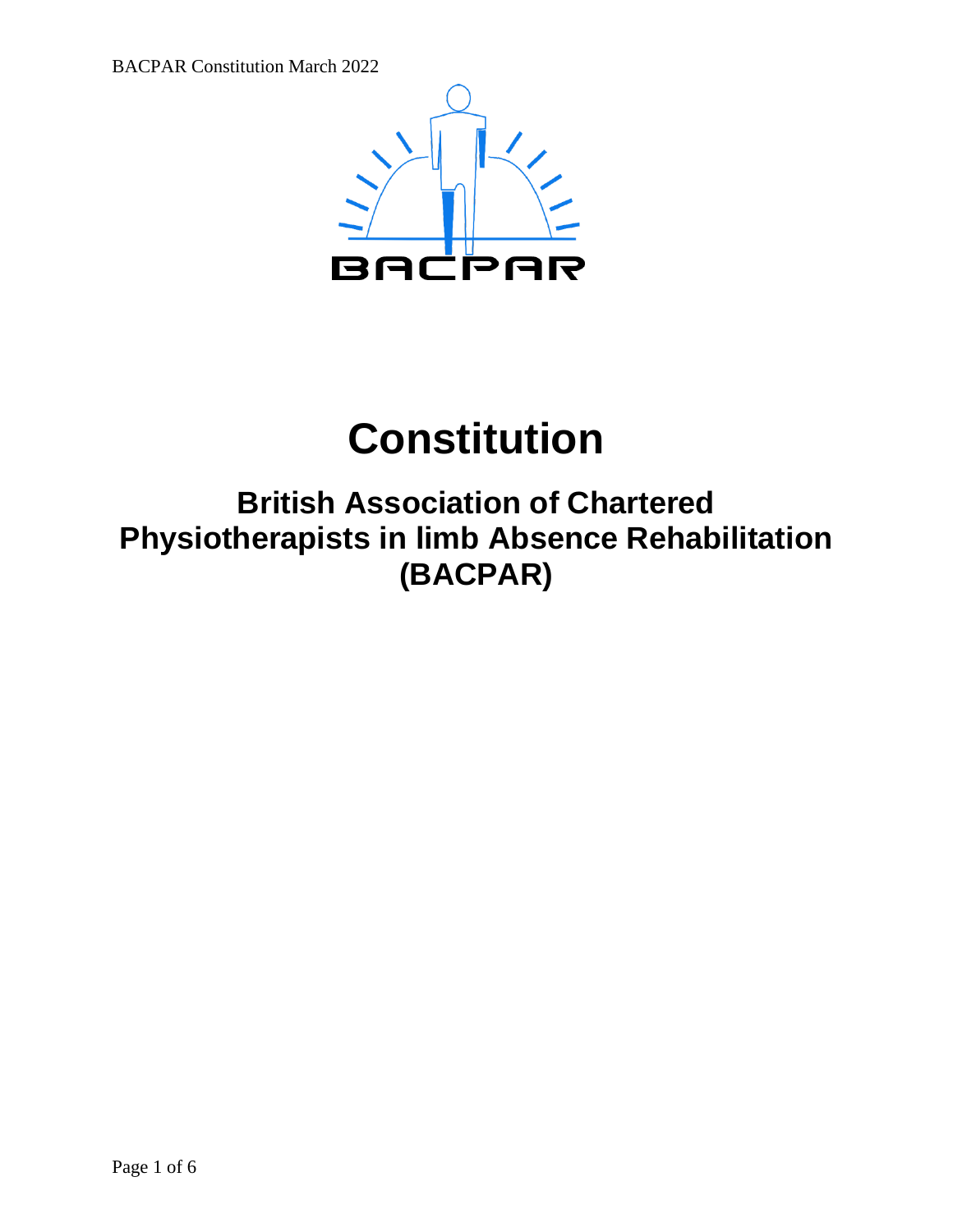# **Constitution British Association of Chartered Physiotherapists in limb Absence Rehabilitation (BACPAR)**

# 1. TITLE

The British Association of Chartered Physiotherapists in Amputee Rehabilitation.

# 2. OBJECTIVES

- To encourage, promote and facilitate interchange of knowledge, skills and ideas
- To improve communication and understanding between all disciplines working in the field of rehabilitation of amputation, limb loss and congenital limb absence, including prosthetic and non prosthetic rehabilitation
- To improve post-registration education in this specialty
- To encourage research in this specialty
- To provide support and information between members and contact with similar organisations nationally and internationally

# 3. MEMBERSHIP

# **Full Membership**:

Full Membership is open to any Physiotherapist. Physiotherapists in the UK must also be members of CSP in order for us to maintain our Chartered title, and of the HCPC. Therapists working outside the UK must be registered with the appropriate governing body of the country in which they are working (should one be in place).

Full membership is also open to individuals in Therapy Support Roles who have a significant part of their workload associated with amputees. Therapy Support workers do not need to be members of the CSP although this is encouraged. They will receive full membership at a reduced rate.

# **Physiotherapy Departmental Membership:**

Physiotherapy Departmental Membership is available to any physiotherapy department and may have full BACPAR membership status. This allows 2 relevant team members to attend as delegates (this can include other members of the MDT, but ideally at least one delegate should be a physiotherapist) at membership rates but allows only one vote at the AGM.

### **Allied Associate Membership:**

Allied Associate Membership is available (at the discretion of the National Executive Committee) to;

a) other Healthcare Professionals and Academics. All such members will have membership of a health or professional body or association as appropriate to their role.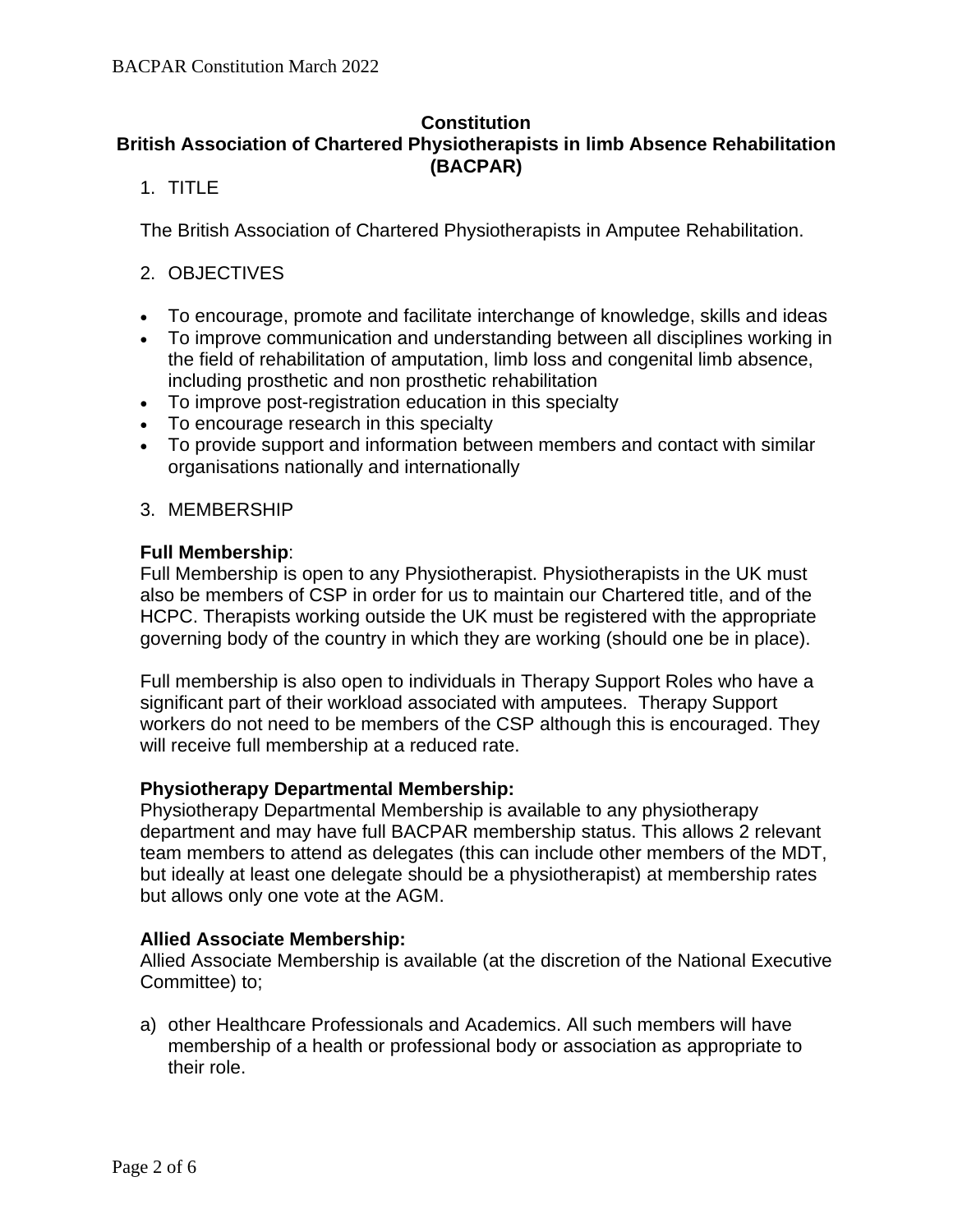b) any pre-registration student of physiotherapy and will pay an reduced fee.

Allied Associate Members may vote at the BACPAR AGM and can hold certain seats on the executive committee at the discretion of the Executive.

All members will receive online access to two journals a year and be able to attend national and regional BACPAR events at reduced membership rates. Printed journals can be requested via the joining form if preferred.

- 4. EXECUTIVE OFFICERS
- a) Executive Officers consist of: Chair, Vice Chair, Treasurer, Secretary, Public Relations Officer (PRO), Membership Secretary and any other officers considered appropriate by the Executive Committee.

For BACPAR this is currently Education Officer, Journal Officer and Research Officer, Guidelines Officer and Social Media Officer

- b) The positions of Chair, Vice Chair, PRO will be held by Physiotherapists that are full BACPAR members that work in the UK
- c) Where a full member is not nominated for an Executive Officer role, allied associate members may be nominated at the discretion of the Executive Committee, except for the roles listed in 4 (b).
- d) Executive Officers shall hold office for 3 years and retire at the AGM, with the exception of the Chair, who will retire at the first committee meeting following the AGM. The Chair and Secretary shall not be permitted to retire in the same year.
- e) These officers shall be eligible for one period of successive re-election for the same post. In the event that no one is voted for a 3 year term, a retiring post can be extended by one year. Subsequent re-election following a period of retirement is permitted.

### 5. EXECUTIVE COMMITTEE

- a) All full members have a right to be nominated and stand for election to the Executive Committee.
- b) The Executive Committee shall comprise of:
	- The Executive Officers.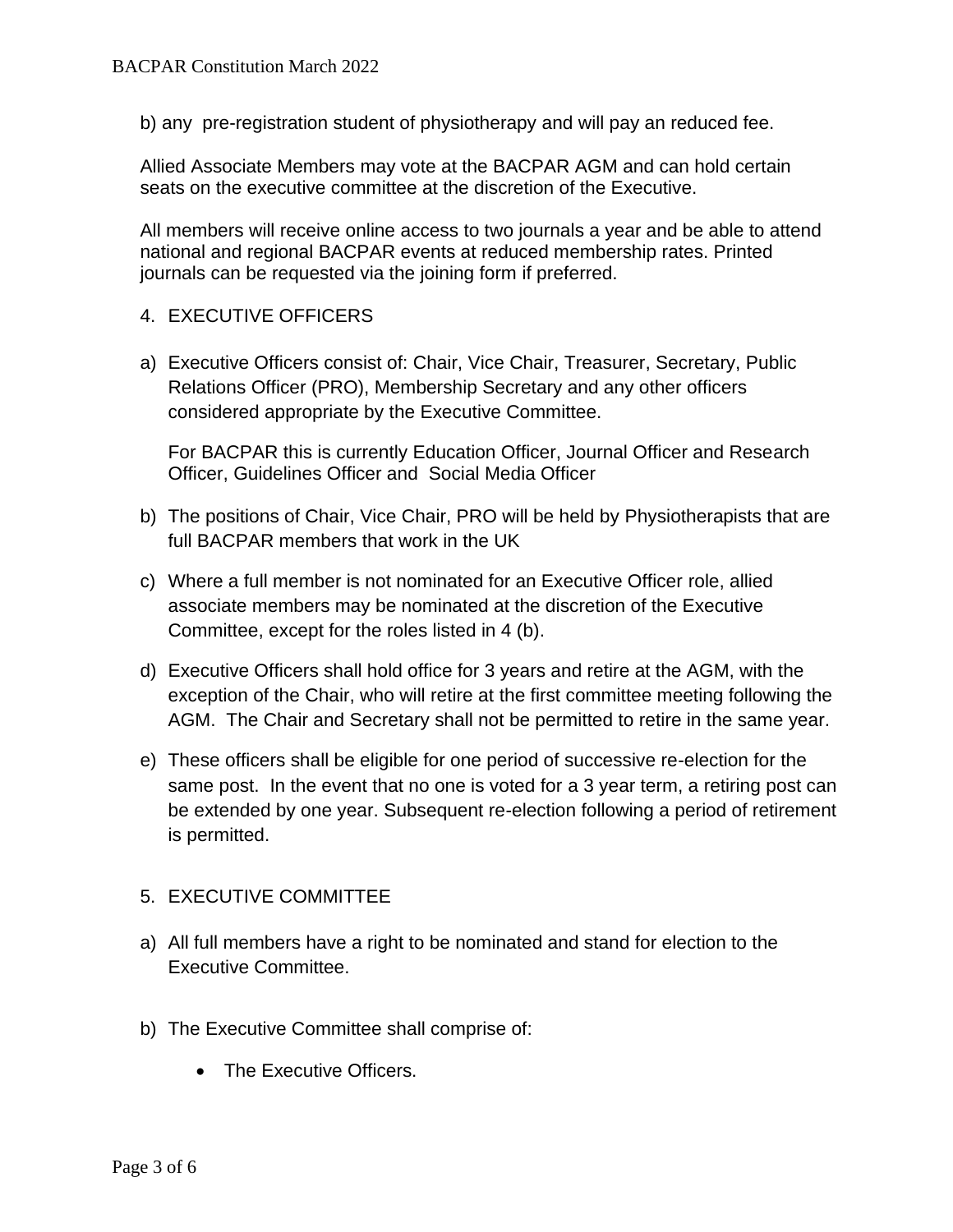- The elected Regional Representatives.
- Co-opted members thought necessary to the function of the committee: Currently SPARG Liaison Officer,

Co-opted members should not exceed 30% of the members referred to in 4a) and b).

- c) Regional Representatives and Co-opted members can hold office for 3 years and be re-elected for repeat term after which must be re-elected in each year**.** Shadow posts will be encouraged. Re-election of Regional Representatives can happen at a regional study day
- d) The Chair and Vice-Chair shall be elected from and by the Executive Committee following the AGM.
- e) The majority of executive members must be full members.
- f) An executive member may hold dual roles on the committee
- g) The Executive Committee may form sub-committees from amongst its members.
- h) Members of the executive must make every effort to attend meetings and if unable to do so must send their apologies. If they do not attend between AGMs their post may be put up for re-election at the discretion of the executive committee.
- 4. ANNUAL GENERAL MEETING (AGM)

The business shall be:

- a) To receive and adopt the annual report and accounts for the previous year.
- b) Full members to elect, by ballot at the meeting, the honorary officers, with exception of the Chairman and Vice Chairman.
- c) To appoint an auditor for the ensuing year.
- d) To transact any other business.
- e) Twenty one clear days notice of the meeting will be given to all members.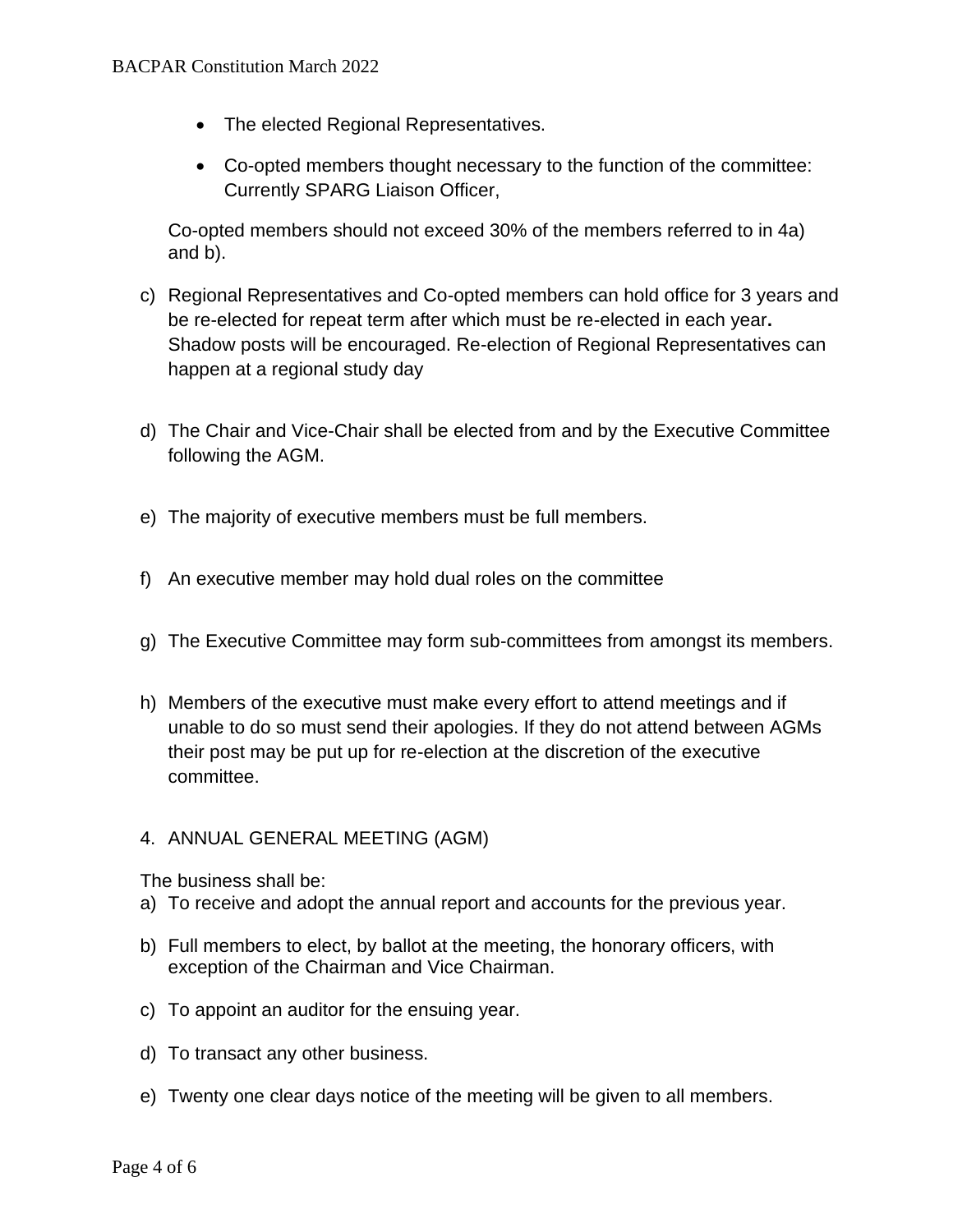### 5. GENERAL MEETING (GM)

To be called at the discretion of the Executive Committee. Twenty eight days clear notice to be given to members.

#### 6. EXTRAORDINARY GENERAL MEETING (EGM)

The Honorary Secretary shall call and arrange an EGM:

- a) On receipt of instructions from the Executive Committee.
- b) On receipt of written instruction signed by 15 full members.
- c) Fourteen clear days notice shall be given to members of an EGM.

The business of an EGM shall be limited to the business for which it was called. The EGM shall be chaired by the Chairman of BACPAR.

#### 7. PROXY VOTES

Proxies may be held at the AGM, GM and EGM. The number of proxy votes held by any one full member shall not exceed five, may be used on a specific agenda item and any amendments arising subsequently.

#### 8. QUORUM

- a) COMMITTEE MEETING A quorum shall consist of one third of the total committee roles at that time.
- b) AGM/GM/EGM A quorum shall consist of 20% of the total voting membership or 20 full members whichever is the lesser.

#### 11. FINANCE

- a) Subscriptions. All members shall pay an annual subscription to be recommended by the Executive Committee and approved by the membership at the Annual General Meeting.
- b) Subscriptions will be calculated in order to fulfil the work plan as set out by the Executive Committee at the Annual General Meeting.

c) Accounts will be inspected / approved by outside accountants, or an appropriate independent financially qualified individual, and presented at the AGM.